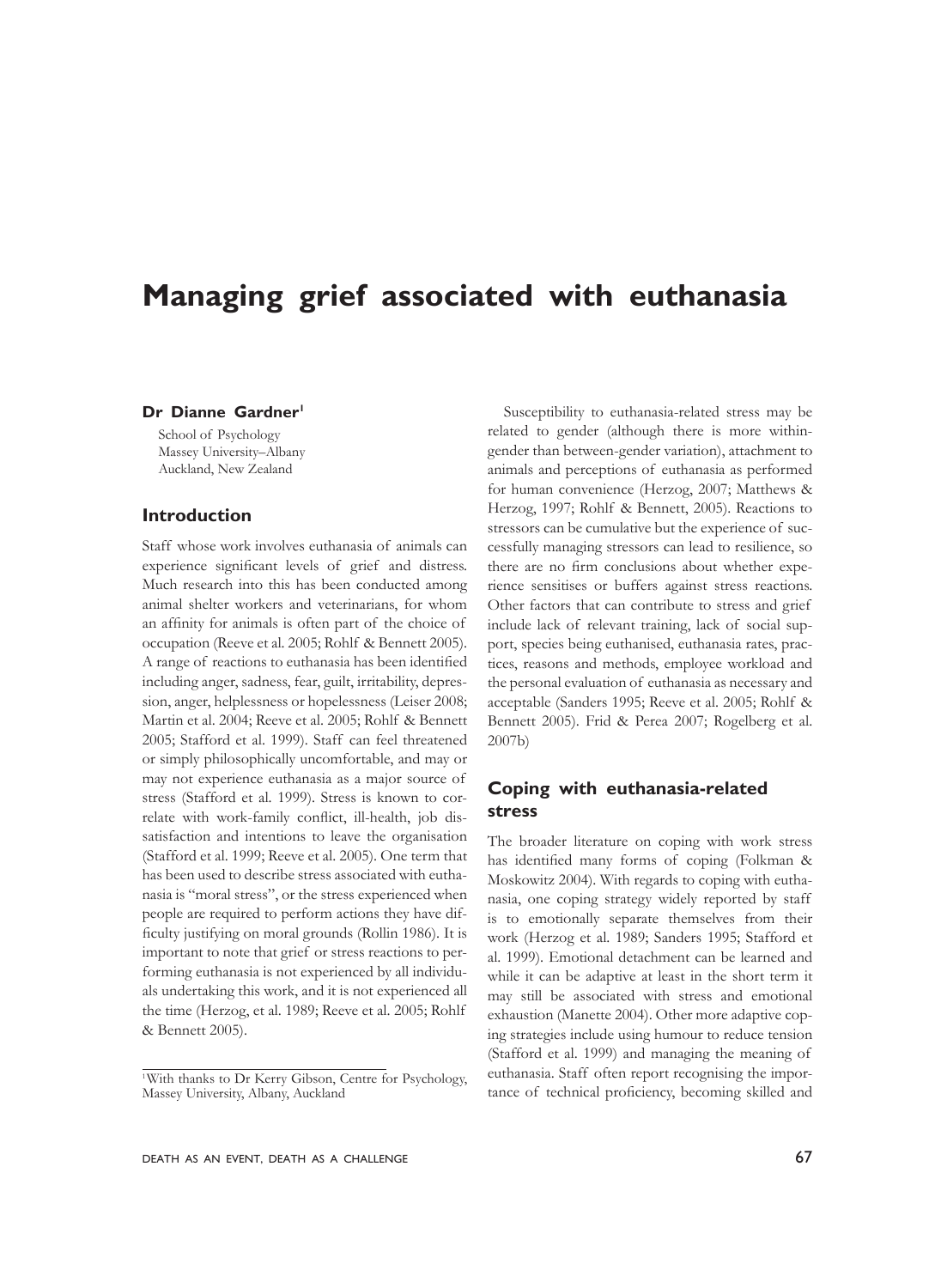gaining confidence that the euthanasia was done well, recognising that if they do not do it then others (who may not be as skilled) will be required to, and seeing euthanasia as a humane, necessary and important act (Rollin 1986; Sanders 1995; Stafford et al. 1999; Reeve et al. 2005; Leiser 2008).

The importance of supportive social relationships is also well recognised, although staff may find it difficult to find others who can listen without judging (Stafford et al. 1999). Important factors include the source of support (family, friends, peers, supervisors, companion animals), perception that support exists and, most importantly, satisfaction with support available (Rohlf & Bennett 2005). Staff need to recognise when it is appropriate to ask for help and acknowledge that stress, frustration or weariness are normal and acceptable reactions to demanding or draining work (Leiser 2008). Supportive supervision and peer relationships are associated with effective stress management, and can allow opportunities to examine stressful situations in a safe and confidential environment (Stafford et al. 1999). Professional psychological or counselling services can be valuable, and staff who decide to seek help will need to identify a counsellor or psychologist who understands compassion fatigue and is familiar with the demands of the work (Stafford et al. 1999). The broader literature around stress and coping identifies other strategies relevant to staff involved in euthanasia. The importance of good self-care is widely acknowledged including finding time for leisure activities, hobbies and relaxation (Stafford et al. 1999; Leiser 2008).

## **Organisational factors**

An exclusive focus on individual reactions and coping risks ignoring the contexts in which people work. Effective coping can be helped or hindered by the organisational context in which work takes place. Larger organisations may have more social and financial resources to help employees including opportunities to adopt good human resource practices in staff selection. Effective selection strategies include the use of structured interviews, work samples and realistic job previews (Rogelberg et al., 2007b), appropriate training for new staff (Sanders 1995; Stafford et al. 1999; Martin et al. 2004) and ongoing support programmes. Mentoring by experienced staff can be valuable for those with less experience, provided that

mentors are appropriate role models and are trained and supported.

Other important factors include management supportiveness, counselling which should be available if required but never made compulsory, rotation of staff among different jobs and tasks, managing workload by having assistance available when required, taking breaks and time off, skills-based training, stress and coping seminars and initiatives that show appreciation of employees (Stafford et al., 1999; Rogelberg et al. 2007a; Leiser 2008;). Other approaches that have been implemented include allowing staff to request more time when euthanising specific animals, working in pairs when euthanising, and having a choice about whether to be present with a specific animal when it is euthanised (Leiser 2008).

Effective communication about euthanasia and associated stress and other reactions is important. Feelings about euthanasia should be discussed openly, whether in formal staff meetings or informal support groups. Staff may find that discussion can help relieve stress and vent feelings as well as providing opportunities for exchange of ideas (Stafford et al. 1999; Rogelberg et al., 2007a). Some organisations have found specific initiatives helpful such as ritual or memorial services to acknowledge the use of animals and their contributions to excellence in research and teaching (Manette 2004), a prayer posted beside the animal crematorium or displaying photographs to acknowledge animals that have been there (Leiser 2008). Such initiatives will not be appropriate for all staff; organisations or cultures and ideas should be sought from and developed in consultation with staff to ensure that the approaches adopted are relevant and accepted.

## **Conclusion**

Euthanasia can be associated with stress and grief in staff. These reactions are normal but it is important not to assume that they are inevitable. Effective individual coping strategies can build resilience provided that organisational culture and practices are supportive. Individuals may need to consider their role and the importance of their work, the meanings they place upon the tasks that they perform and the need to manage workloads and work-life balance. Organisations need to consider how they support the needs of staff through effective systems for selection, recruit